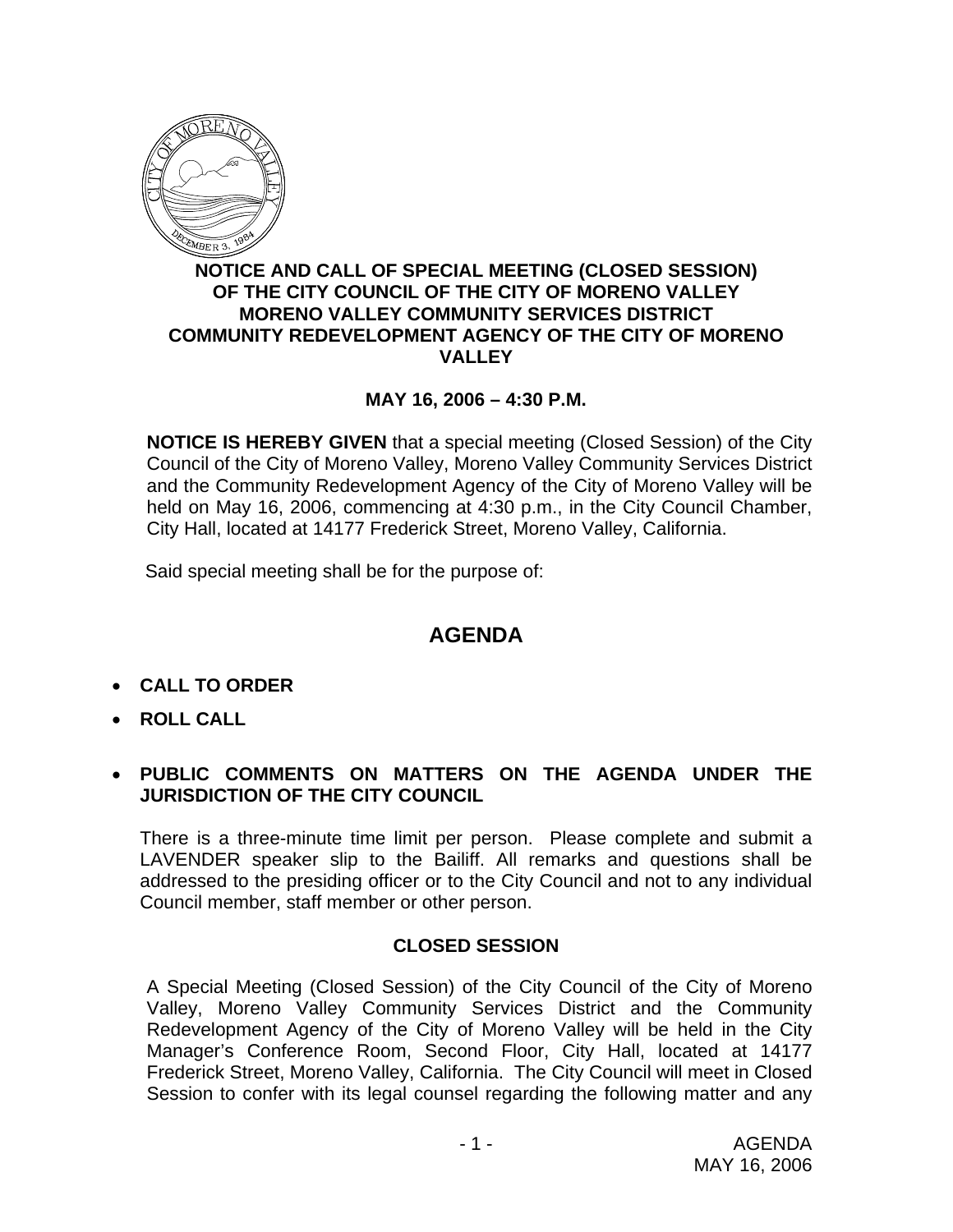additional matter(s) publicly and orally announced by the City Attorney in the Council Chamber at the time of convening the Closed Session. The Closed Session will be held pursuant to Government Code:

- 1) SECTION 54957.6 LABOR NEGOTIATIONS
	- a) Agency Representative: Robert Gutierrez Employee Organization: MVCEA
	- b) Agency Representative: Robert Gutierrez Employee Organization: MVMA
- 2) SECTION 54956.9(b)(1) CONFERENCE WITH LEGAL COUNSEL SIGNIFICANT EXPOSURE TO LITIGATION Number of Cases: 2
- 3) SECTION 54956.9(c) CONFERENCE WITH LEGAL COUNSEL INITIATION OF LITIGATION Number of Cases: 2
- 4) SECTION 54956.9(a) CONFERENCE WITH LEGAL COUNSEL EXISTING LITIGATION
	- a) Case: City of Moreno Valley vs. Dink Properties, Inc. Court: Riverside Superior Court Case No.: 427827
- 5) SECTION 54956.8 CONFERENCE WITH REAL PROPERTY NEGOTIATOR

| a) | Property:                | Vacant land between Goldstar and Oakham.      |
|----|--------------------------|-----------------------------------------------|
|    |                          | APN 485-131-012                               |
|    | Owner:                   | Dink Properties, Inc.                         |
|    | <b>City Negotiators:</b> | Chris A. Vogt and Monica Adamee               |
|    |                          | Under Negotiation: Price and terms of payment |

| b) | Property: |                                                     | 59.2 acres at the NW corner |  |  |  |  | of |  |  |
|----|-----------|-----------------------------------------------------|-----------------------------|--|--|--|--|----|--|--|
|    |           | Alessandro/Nason, APN 477-220-0038                  |                             |  |  |  |  |    |  |  |
|    | Owner:    | City of Moreno Valley                               |                             |  |  |  |  |    |  |  |
|    |           | City Negotiators: Robert Gutierrez and Barry Foster |                             |  |  |  |  |    |  |  |
|    |           | Under Negotiation: Price and terms of payment       |                             |  |  |  |  |    |  |  |